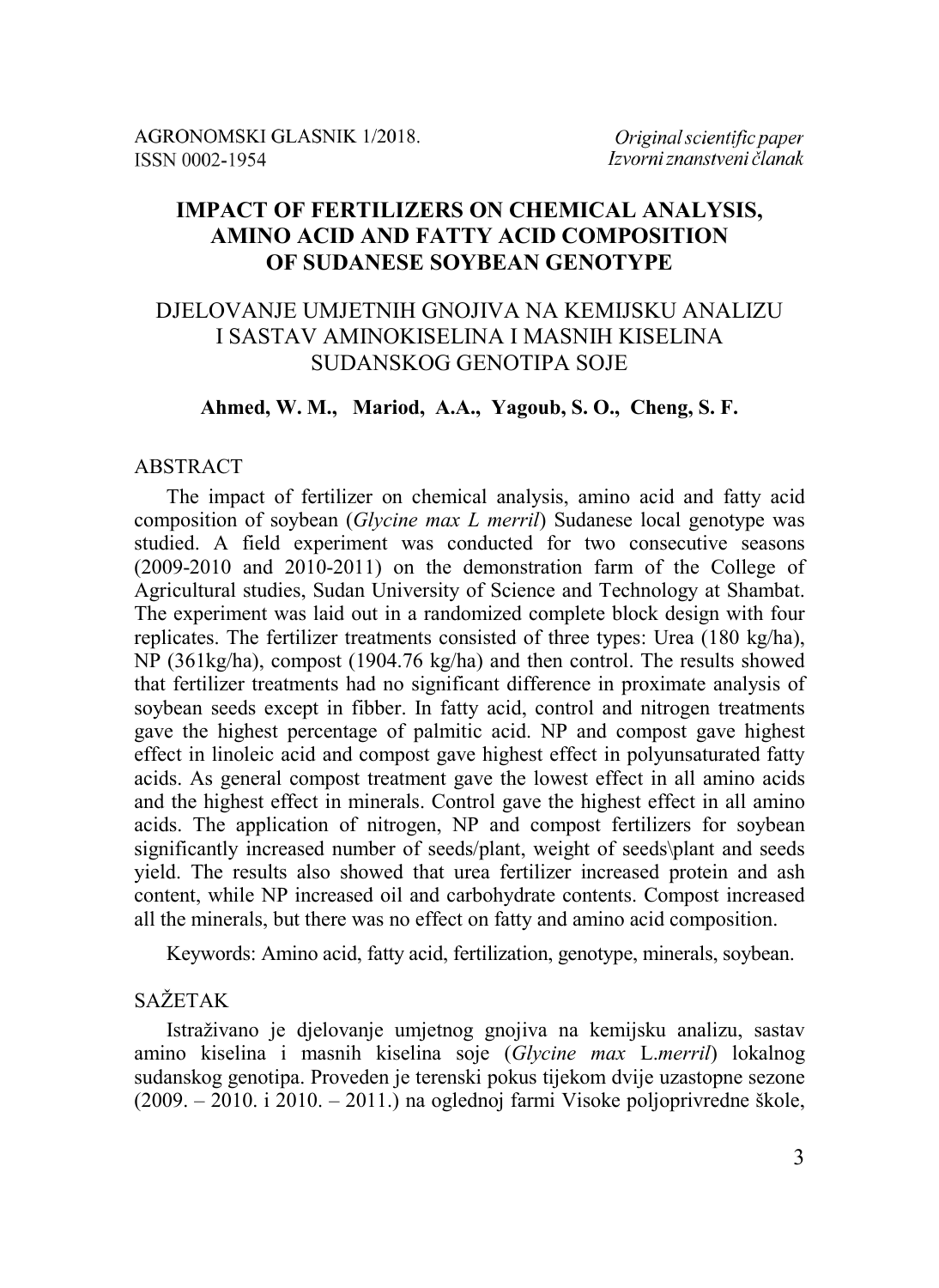Sudanskog Sveučilišta znanosti i tehnologije u Shambatu. Pokus je postavljen u slučajnom potpunom bloku u četiri ponavljanja. Tretmani s umjetnim gnojivom sastojali su se od tri tipa: Urea (180 kg/ha), NP (361 kg/ha) i kompost (1904,76 kg/ha) te kontrola. Rezultati su pokazali da se tretiranje umjetnim gnojivom nije značajno razlikovalo u neposrednoj analizi sjemena soje osim u vlaknu. U masnoj kiselini, kontroli i tretmanu s dušikom dobiven je najviši postotak palminske kiseline. NP i kompost imali su najveći učinak u polunezasićenim masnim kiselinama. Općenito, tretman s kompostom imao je najslabiji učinak u svim aminokiselinama, a najviši učinak u mineralima. Kontrola je pokazala najviši učinak u svim aminokiselinama. Primjena dušika, NP i komposta značajno je povećala broj sjemenki po biljci, težinu sjemenki po biljci i prinos sjemena. Rezultati su također pokazali da je urea kao gnojivo povećala sadržaj dušika i pepela dok je NP povećao sadržaj ulja i ugljikohidrata. Kompost je povećao sve minerale ali nije djelovao na sastav amino i masnih kiselina.

Ključne riječi: Aminokiselina, masna kiselina, umjetno gnojivo, genotip, minerali, soja

# INTRODUCTION

Soybean (*Glycine max L Merril*) is a type of legume local to East Asia. The plant is classed as an oilseed rather than legume. It is a yearly plant that has been utilized as a part of China for a long time as a food and medicinal plant. Soybean has occupied third place in oil seed crops of the world. It enriches the soil through symbiotic nitrogen fixation and leaves about 30-40 kg N/hectare for succeeding crops. (http://www.soybean-wikipedia). Its adaptation to subtropical and tropical regions still involves extensive breeding work. Seeds produced dry oil with good quality, used in cooking, and in many industrial applications. The soybean seedcake contributed around 70% of the global exchange of cakes (ITC 1990). The soybean plant is utilized for field, silage, and green manure harvest. The seed has the high dietary esteem and is utilized as a part of assembling numerous human foods. Different parts of the seed, for example, oil is utilized as a part of the assembling of industrial items, and soybean cake is utilized broadly to feed poultry (McNaughton et al., 2007). Soybean contains the three of the full scale supplements required for good nutrition: complete protein, sugar and fat, and additionally vitamins (A, B, C and D) and minerals, including calcium, folic acid and iron. Soybean contains complete protein. Soybean protein gives all the key amino acids in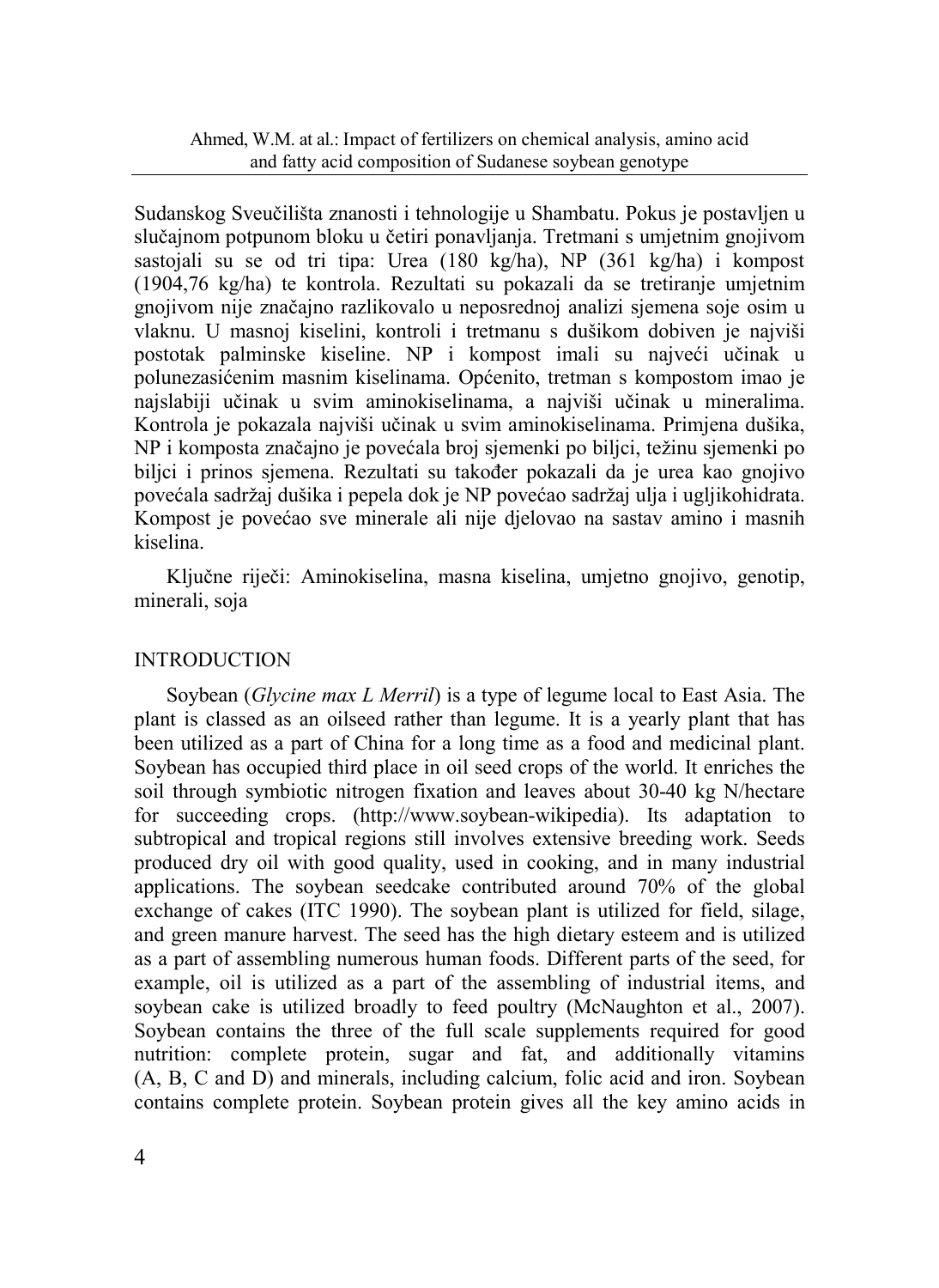the sums required for human well being. The amino acid profile of soybean protein is almost equal in quality to meat, milk and egg protein (http://www.nsrl.uiuc.edu). Soybean seed contains 42-45% best quality protein and 20-22% dry oil. The carbohydrate amount 38% with 10% total soluble sugars (Asla et al., 1995). After oil extraction, the cake deposit constitutes a variable wellspring of protein for animals feeding.

Many specialists revealed different responses of soybean seed protein and oil contents in in connection to different levels of added NPK fertilizer. Babich and Petrichenko, (1992) observed that, NPK fertilizer increased the seed amino acid content, but showed little impact on the amino acid composition of the protein. Khushwaha and Chandel (1997) recorded that soybean seed protein substance was not altogether influenced by nitrogen, in spite of the fact that it enhanced with added nitrogen fertilizer. However, Sugimoto et al. (1998) expressed that the use of N fertilizer increase the oil content, and decrease in total protein, and some amino acids of developing soybean seeds. Nitrogen (N), Phosphorus (P) and Potassium (K) are considered the most important plant nutrients. Most compound fertilizers will contain these three elements, NPK which stands for nitrogen (promotes leaf growth), phosphorus (root, flower and fruit) and potassium (stem and root growth and protein analysis). N, P, and K affect plant growth and development. Their lack or overdose result in real impacts on crops development and yield.. Manure or compost contains essential nutrients for plant growth and soil organic matter (Eghball and Power 1994). Soybean was cultivated early of 1920 in Sudan. It was grown either as irrigated crop in central and northern parts of the country or rain fed crop in the southern states. It was also grown in 1981 / 82 and 1982 / 83 seasons in Damazine on an area of 5000 and 3000 feddans, respectively (Khidir 1997). Recently, the interest in soybean has been expanded and many researches were done on it. This was because of expanding interest for soybean as a cash crop. This study aims to study: the impact of nutrients, Nitrogen, NP and compost on chemical constituents of soybean local genotype.

### MATERIALS AND METHODS

A field experiment was conducted for two consecutive summer seasons (2009-10 and 2010-11) in the Demonstrated Farm, Sudan University of Science and Technology at Shambat, latitude  $15 \, 40<sup>\degree</sup>$  N, longitude  $32 \, 32<sup>\degree</sup>$  E and altitude 386 m above sea level. The soil was montmorillonitic clay soil with a pH in the range of 7.8-8.5.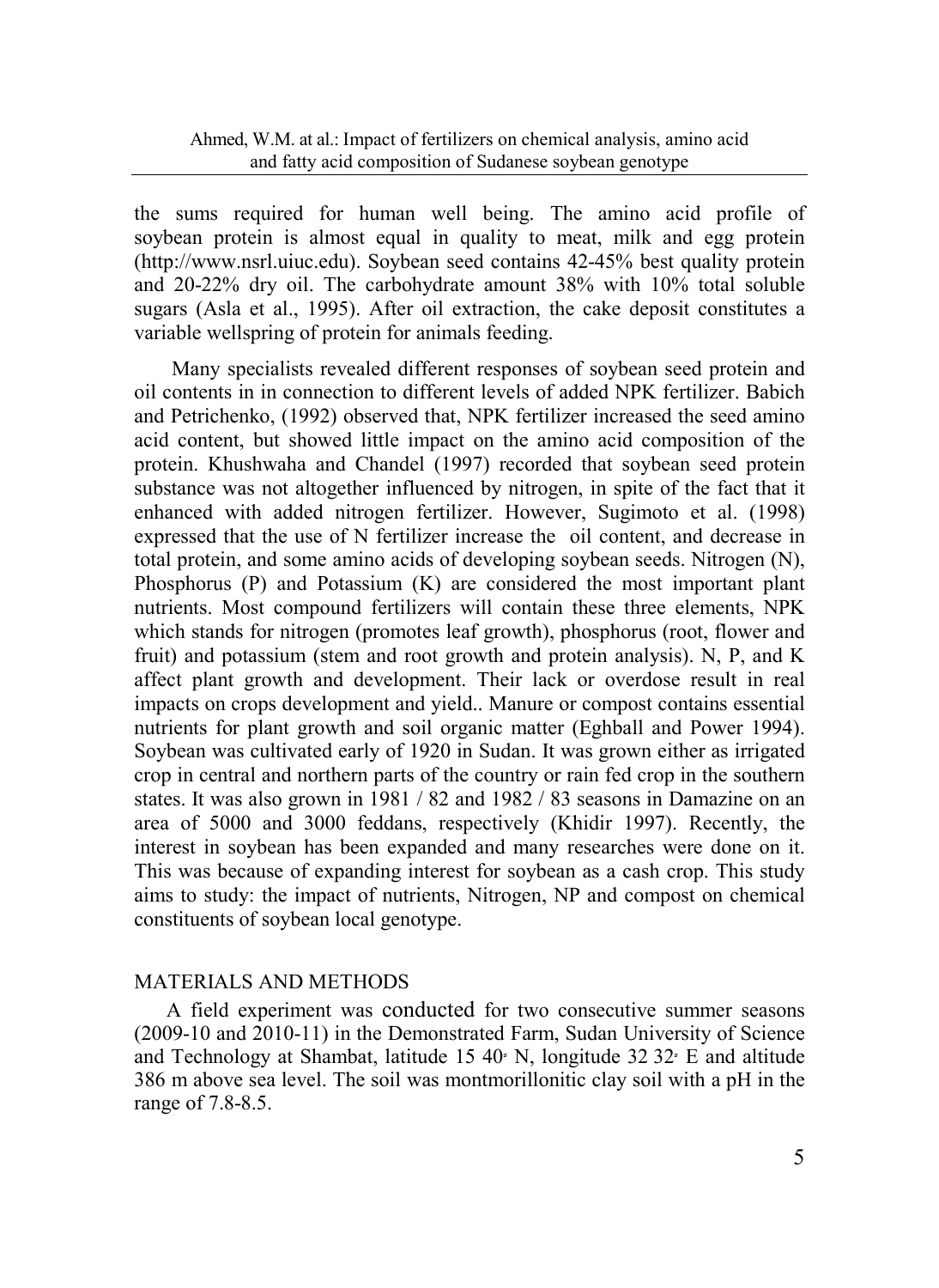The climate of the area is a semi-desert and tropical with low relative humidity. The mean annual rainfall is about 160 mm and the mean maximum temperature is more than 40°C in summer and around 20°C in winter. Solar radiation is about 400 - 500 cal  $\text{cm}^2$  day<sup>-1</sup>. The land was prepared by disc plow, disc harrowed and leveled ridging up north -south, the spacing between ridges was 70 cm and between holes were 25 cm. The size of the plot was  $3x3.5 \text{ m}^2$ consisting of four ridges of 2.5 m length. Sowing was done manually on the shoulder of the ridges, in first season on the  $16<sup>th</sup>$  July 2009 and in second season on the  $8<sup>th</sup>$  July 2010. Seeds were sown at a rate of 2-3 seeds per hole and the fertilizer treatments were put immediately after sowing and then immediately irrigated and then subsequently irrigated every seven days. In both seasons, one genotype (1905 E) of soybean was used.

Fertilizer treatments were urea (46% N (180 kg/ha)), NP (23-23 (361kg/ha)), compost (39.6 % Nitrogen, 21.8 ppm Phosphorus and 11.3 meq/l Potassium (1904.76 kg/ha)), and then control (without fertilizing). Randomized complete block design (RCBD) with four replicates was used. Harvest was done in the first season on 21<sup>st</sup> November 2009 and in the second season on  $7<sup>th</sup>$  November 2010 The following agronomic traits were studied: number of seeds /plant, weight of seed/plant, and seeds yield (kg/ha).

#### Soil analysis

Ten samples of soil were taken randomly from every plot (30 cm depth) before starting first season to represent the area it is taken from. A soil samples were taken at the right time and in the right way. A soil-sampling probe, an auger, and spade tools were used; the samples were packed in medium zip-lock bags.

#### Yield component

Five plants in each plot and each treatment were randomly selected and harvested separated to determine the number and weight of seeds per plant. All seeds were collected, dried normally by the sun for a week and cleaned, then counted and weighed in sensitive balance and the average number and weight of seeds was taken. A meter length from the middle ridge of each plot was harvested and seeds were collected and dried normally in the sun for a week, then cleaned and weighed in a sensitive balance to determine seeds yield and transferred to kg/ha.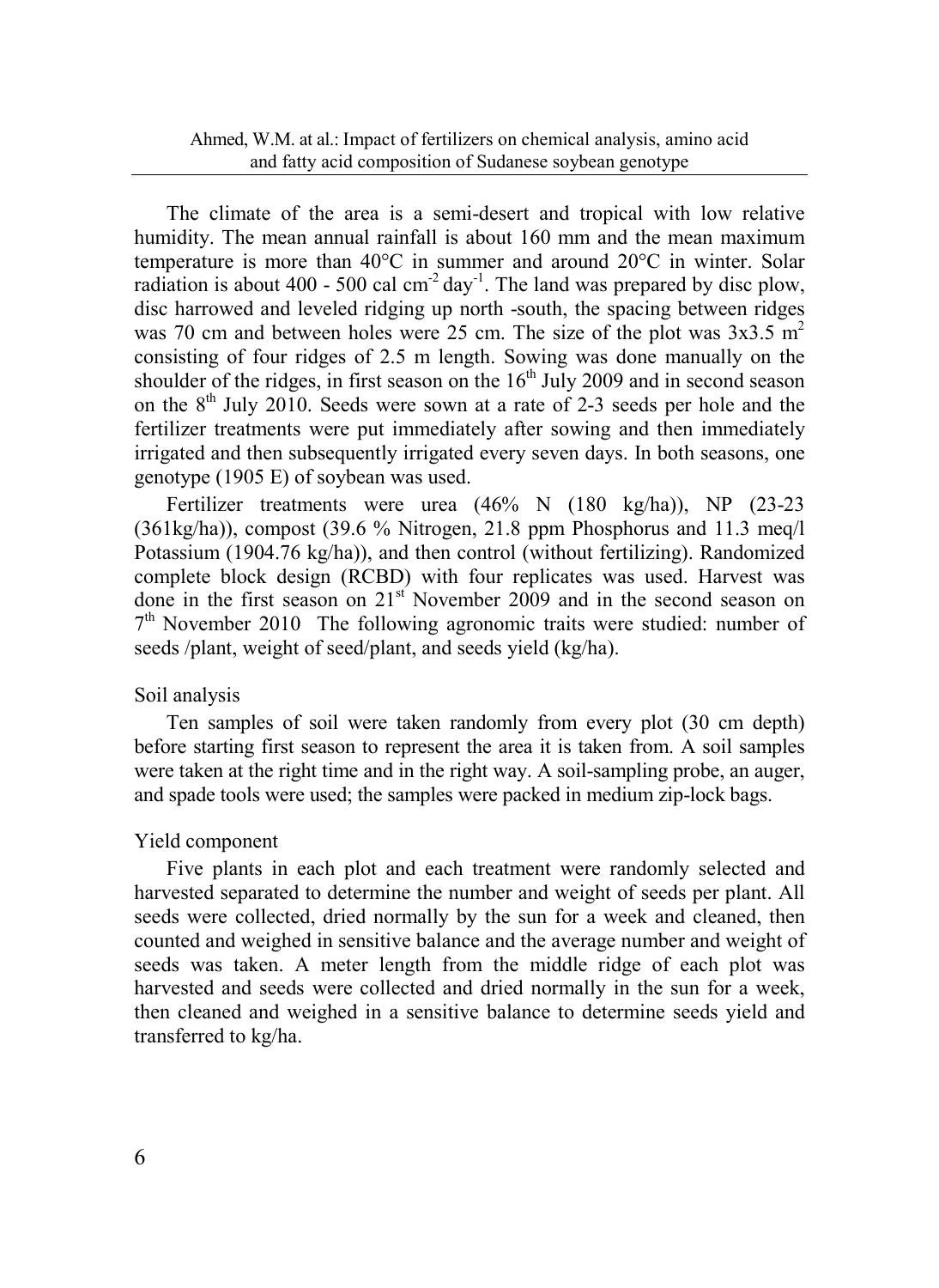#### Chemical composition analysis

At harvest dried seeds of soybean from the first season were taken from the field experiment which was treated by the fertilizer, and the following data were determined.

## Proximate composition

Proximate analysis was carried out on the dried seeds to determine the percentage moisture, crude fiber, ash, protein, oil and carbohydrate following the AOAC (1990) method. The organic nitrogen was determined using Kjeldahl method and the content of nitrogen was measured by multiplying by a factor of 6.25 (Lorenz et al., 2002). The analysis was carried out in triplicate. Total carbohydrate content was calculated by difference, using the formula: 100% - (% protein + % oil + % ash + % fiber).

### Oil extraction and determination

The seeds were ground, delicately in a blender (Braun Multimix System 200, with Multimix deluxe grinder, MXK4 Germany), and oil was extracted by Soxhlet assembly utilizing petroleum ether 40–60°C and oil content was determined following AOCS (1993) method. The samples were investigated in triplicate, and then mean and standard deviation were calculated. The extracted oil was stored in a cold room  $(4^{\circ}C)$  in a dark glass bottle under nitrogen blanket for further analysis.

## Fatty acid composition

Gas liquid chromatography (GLC) was used to determine the fatty acid compositions of the extracted oils. The oils were converted to their relating methyl esters (FAME) following AOCS (1993) method. Hewlett-Packard HP-5890 Series II GC coupled to a FID detector equipped with a capillary column, a split injector (split ratio 88:1) was used. The column temperature program was 5 min at 150°C, 10°C/min to 275°C, and 10 min at 275°C. The injector temperature was 250°C. The carrier gas was hydrogen at a flow rate of 1.6 mL/min. The detector temperature was 280°C with air and hydrogen flow rates of 460 and 33 mL/min, respectively. The fatty acid peaks were identified by comparing the retention times with those of a mixture of standard FAMEs (Sigma Chemicals, Deisenhofen, Germany). Each FAME sample was investigated in duplicate.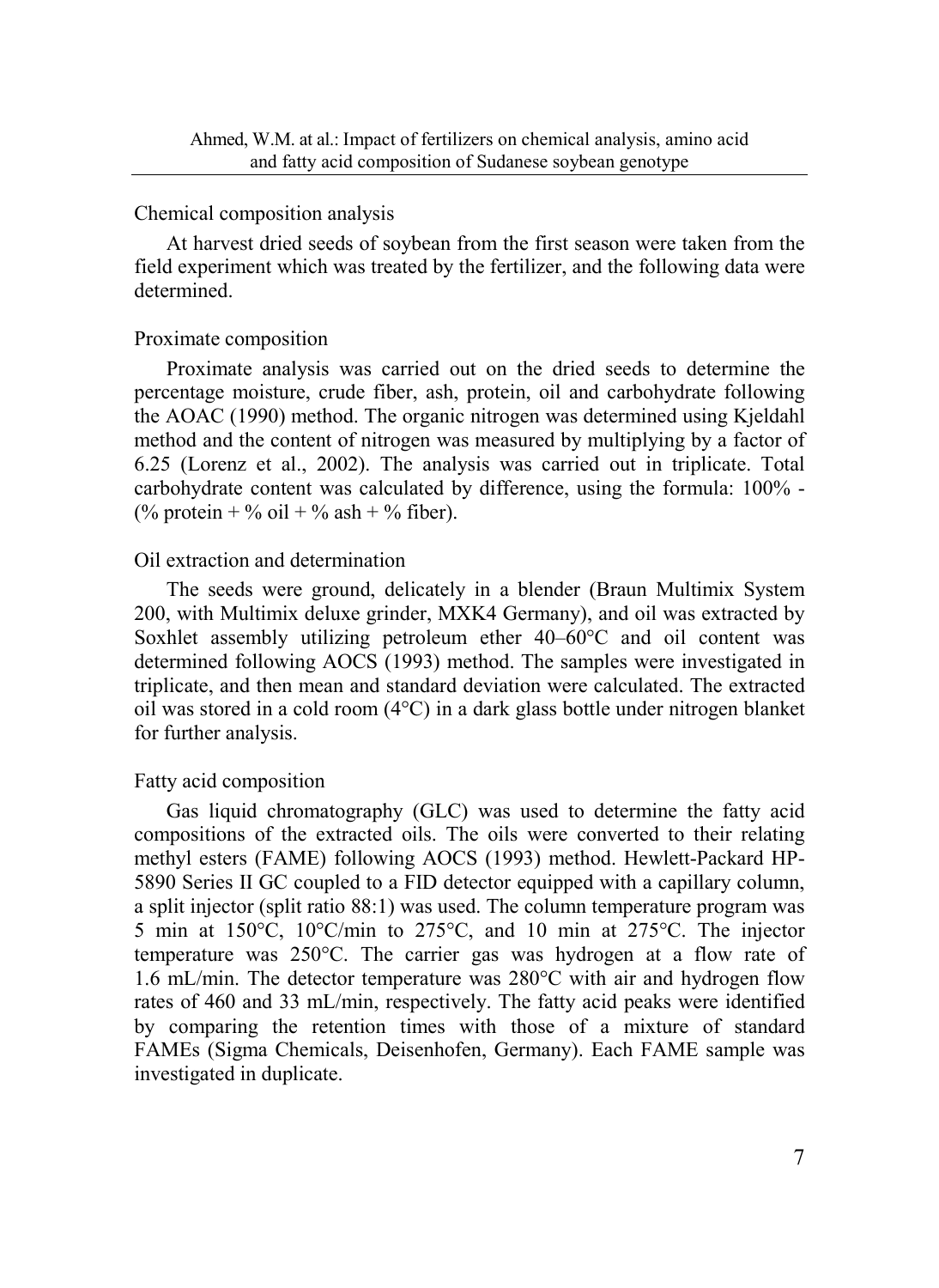### Amino acid composition by amino acid analyzer

## Preparation of Hydrolysate Sample

AOAC (1990) was followed to measure the content of dry matter and total N. The content of amino acids was determined utilizing Amino Acid Analyzer (L-8900 Hitachi-Hitech, Japan) under the test conditions prescribed for protein hydrolysates. Samples containing 5.0 mg of protein were acid hydrolyzed with 1.0 mL of 6 N HCl in vacuum-sealed hydrolysis vials at 110°C for 22 h. The ninhydrine was added to the HCl as an internal standard. The tubes were cooled after hydrolysis, opened, and set in a desiccator containing NaOH pellets under vacuum until dry (5–6 days). The residue was then dissolved in a suitable volume of a sample dilution Na–S buffer, pH 2.2 (Beckman Instr.), filtered through a Millipore membrane (0.22-lm pore size) and analyzed for amino acids by ion-exchange chromatography in a Beckman (model 7300) instrument, equipped with an automatic integrator. Nitrogen in amino acids was determined by multiplying the concentration of individual amino acids by corresponding factors calculated from the percentage N of each amino acid. The ammonia content was included in the calculation of protein nitrogen retrieval, as it comes from the degradation of some amino acids during acid hydrolysis. The ammonia nitrogen content was calculated by multiplying the ammonia content by 0.824  $(N = 82.4 % NH3)$ .

The composition of amino acids was communicated as milligrams per gram of N to estimate the quality of the protein in soybean defatted seeds utilizing the amino acid score pattern where amino acid ratio  $=$  (mg of an essential amino acid in 1.0 g of test protein/mg of the same amino acid in 1.0 g of the reference protein  $X$  100). Nine essential amino acids were calculated following FAO/WHO (1991) method where egg protein was utilized as reference protein.

### Mineral analysis

Five hundred milligrams of each dried, powdered seed samples were weighed, then wet-ashed by refluxing overnight with 15 mL of concentrated HNO<sub>3</sub> and 2.0 mL of 70% HClO<sub>4</sub> at 150°C. The samples were dried at 120°C, and the residues were dissolved in 10 mL of 4.0 N  $\text{HNO}_3$ -1% HClO<sub>4</sub> solution. The mineral content of each sample solution was determined by the mineral contents of the samples were quantified against standard solutions of known concentrations, which were analyzed simultaneously.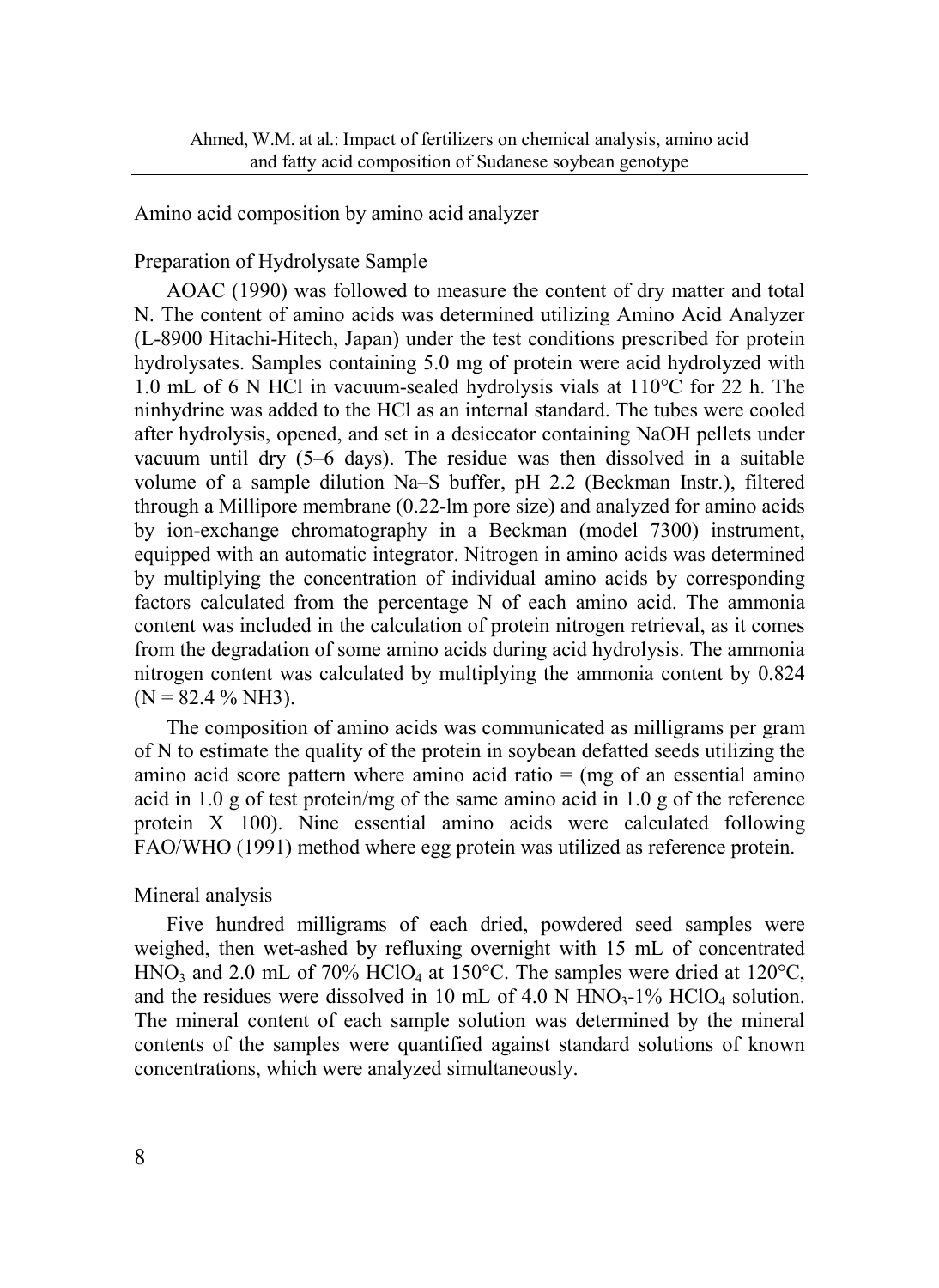#### Statistical analysis

Statistical analysis (mean values, standard deviation and proportions) was performed using Excel 2003. T-tests were applied after variability correlation by F tests.

#### RESULTS AND DISCUSSION

#### Effect of fertilizer on yield component

The impact of fertilizer on yield component of Soybean is presented in Table (1). Analysis of variance ANOVA showed no significant difference  $(p \ge 0.05)$  between treatments in both seasons. The highest mean number of seeds per plant in the first season was 156.8 given by control, in the second season was 138.5 given by NP treatment. The highest mean weight of seeds per plant in the first season was 12.72 (g) given by control, in the second season was 8.34 (g) given by NP treatment. In seeds yield ANOVA indicated significant differences ( $p \le 0.05$ ) between treatments in the first season and no significant difference ( $p \ge 0$ . 05) in the second season. The highest mean seeds yield in the first season was 2150.40 (kg/ha) given by control, in the second season was 1193.63 (kg/ha) given by nitrogen treatment. Bünyamin et al., (2008) investigated the impact of maxicrop leaf fertilizer on yield of soybean, seeds yield was found to be between 933.3 and 1376.8 kg/ha. Bangoo and Albotton (1972) reported that soybean growth and yield showed positive correlation with nitrogen and potassium fertilization.

#### **Table 1 Effect of fertilizer on number of seeds\plant, weight of seeds\plant and seeds yield (g) of soybean genotypeA**

|            |                                                        | 2009/2010 | 2010/2011         |                      |                                |                   |  |
|------------|--------------------------------------------------------|-----------|-------------------|----------------------|--------------------------------|-------------------|--|
| Treatments | Weight of<br>No of<br>seeds/plant $(g)$<br>seeds/plant |           | Seeds<br>yield(g) | No of<br>seeds/plant | Weight of<br>seeds/plant $(g)$ | Seeds<br>yield(g) |  |
| Nitrogen   | 139.10                                                 | 10.81     | 1929.33           | 114.20               | 6.82                           | 1193.63           |  |
| Compost    | 150.75                                                 | 11.42     | 2118.61           | 123.70               | 7.46                           | 1049.13           |  |
| NP         | 124.65                                                 | 9.68      | 1227.17           | 138.50               | 8.34                           | 1153.74           |  |
| Control    | 156.80                                                 | 12.72     | 2150.40           | 118.80               | 6.90                           | 819.80            |  |
| <b>LSD</b> | 58.36 ns                                               | 5.45 ns   | 563.50*           | 42.24 ns             | $2.94$ ns                      | 418.80 ns         |  |
| $CV\%$     | 25.54                                                  | 30.52     | 18.98             | 21.33                | 24.93                          | 24.84             |  |
| $SE+$      | 36.48                                                  | 3.41      | 352.28            | 26.41                | 1.84                           | 261.82            |  |

**Tablica 1. Djelovanje umjetnog gnojiva na broj sjemenki/biljci, težinu sjemenki/biljci i prinos sjemena (g)** 

 $^{\text{A}}$ Mean  $\pm$ SD,  $^{\text{*}}$  = significant \*\*= highly significant ns= non significant LSD= Least Significant Difference CV  $%$  = Coefficient of Variation SE+ = Standard Error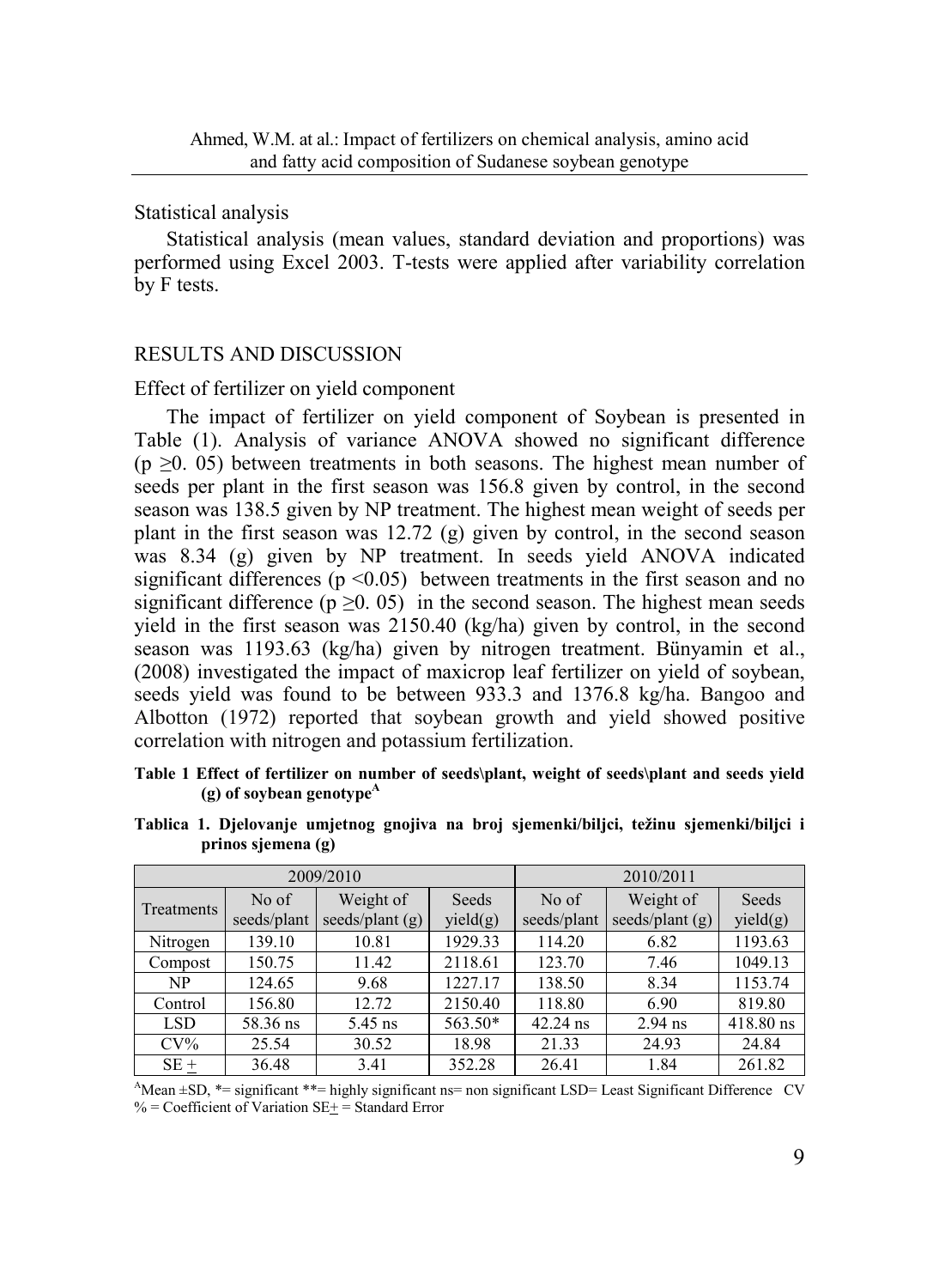Proximate chemical analysis

The results showed that fertilizer treatments had increased the proximate composition of soybean as presented in table (2) but had no significant differences ( $p \leq 0.05$ ) in all the analyzed components of the proximate composition with the exception of crude-fiber content, the highest level of fiber given by control at 17.35%, also the results showed that addition of nitrogen gave the most high amount and ash content of 42.6% and 5.62%, and NP treatment gave the highest level of oil and carbohydrates content at 15.78% and 22.05%, and respectively. These results are in good agreement with Khushwaha and Chandel (1997), and Sugimoto et al. (1998) results. They stated that the protein substance of seeds was increased by the addition of N2 fertilizer, but this increase was not significant. Farhad et al., (2010) found similar results statistically insignificant variation was observed in oil content in seed of soybean with different doses of potassium. Arslan and Arioglu (1991) studied the proximate analysis of different cultivars of the soybean crop. The moisture content was found to be  $4-7.5\%$ , crude protein  $39.2-40.4\%$ , oil  $18.4-22.3\%$ , ash 4-5%, crude fibre 3.0-6.5% and carbohydrate was 28-38%. Also Hamad (1986) studied the chemical composition of five varieties of soybean. The moisture content was found to range from  $4.5 - 4.7\%$ , protein  $32.8 - 37.9\%$ , fat  $18.4 - 21.5\%$ , fiber 6.7-8%, ash 4.3-5.0% and carbohydrate 25.8-29.3%. Furthermore Mohamed and Mustafa (1994) found that the moisture content of soybean seed was 5.9-10.0%, ash 5.0-5.8% and protein 44.8-51.3%.

|  | Table 2 Effect of fertilizer on approximate analysis of soybean seed <sup>A</sup> |  |  |  |  |
|--|-----------------------------------------------------------------------------------|--|--|--|--|
|--|-----------------------------------------------------------------------------------|--|--|--|--|

| Treatments | Fiber $%$ | Ash $%$  | Protein %  | Fat $%$    | Moisture%  | CHO%      |
|------------|-----------|----------|------------|------------|------------|-----------|
| Nitrogen   | 12.66     | 5.62     | 42.60      | 14.78      | 4.60       | 19.76     |
| Compost    | 13.51     | 5.38     | 39.53      | 14.95      | 4.83       | 21.81     |
| NP         | 13.09     | 4.86     | 39.38      | 15.78      | 4.88       | 22.05     |
| Control    | 17.35     | 4.57     | 40.13      | 14.98      | 4.88       | 18.10     |
| <b>LSD</b> | $3.698*$  | 1.116 ns | $6.552$ ns | $2.001$ ns | $0.547$ ns | $7.51$ ns |
| $CV\%$     | 16.34     | 13.67    | 10.14      | 8.27       | 7.13       | 22.98     |
| $SE +$     | 2.312     | 0.698    | 4.096      | 1.251      | 0.342      | 4.695     |

**Tablica 2 Djelovanje umjetnog gnojiva na približnu analizu sjemena soje** 

**<sup>A</sup>**Mean ±SD, \*= significant, \*\*= highly significant, ns= non significant, LSD= Least Significant Difference,  $CV % = Coefficient of Variation, SE+= Standard Error$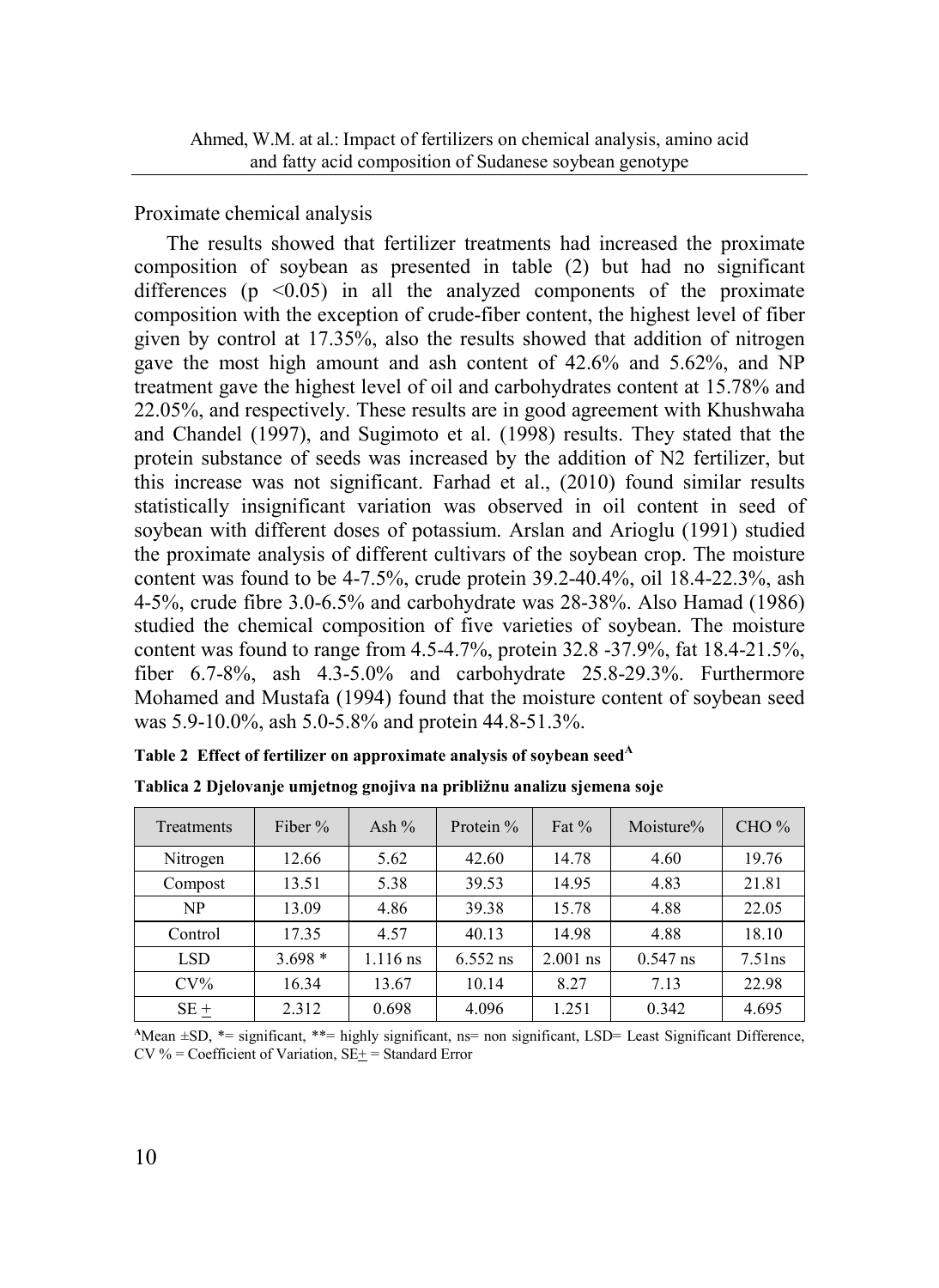## Mineral composition

The effect of fertilizer applications on mineral composition of seed samples is given in table (3) the results showed that calcium was gave the highest level by compost at (239.15 ppm). Potassium assumes an imperative part in human physiology, and adequate measures of it in food secure against coronary, hypoglycemia, diabetes and kidneydiseases, results showed that compost treatment gave the highest level at (928.72 ppm). Compost treatment also gave the highest level of iron, magnesium, manganese, copper and cobalt in (4.66, 121.89, 3826.18, 1102.34, and 22.71 ppm, respectively). Hamad (1986) studied the mineral content of soybean seeds and the results were as follows: calcium content range 203 mg/100 g, copper 1.2-1.4 mg/100g, iron 9.04-13.32 mg/100g, magnesium 261-296 mg/100g, manganese 3.38-4.94 mg/100g, phosphorus 339-409 mg/100g, potassium 1500-1935 mg/100g, sodium 11.9-15.11 mg/100g and zinc 3.75-4.02 mg/100g and FAO (1982) determined the mineral content of soybean. They reported that, calcium content was found to be 240 mg/100g, magnesium 270 mg/100g, potassium 1917 mg/100g, sodium 5 mg/100g, iron 5.6 mg/100g, copper 2 mg/100g, manganese 3.8 mg/100g and zinc 6.3mg/100g.

**Table 3 Effect of fertilizer on element composition of soybean seed meal (ppm wet basis) A** 

| Minerals (ppm)           | Control | Nitrogen | NP     | Compost                     |
|--------------------------|---------|----------|--------|-----------------------------|
| Aluminium(Al)            | 3.379   | 2.127    | 2.022  | $2.305*$                    |
| Calcium(Ca)              | 180.59  | 175.79   | 140.46 | 239.15*                     |
| Cadmium(Cd)              | 0.086   | 0.098    | 0.118  | 0.06 <sup>NS</sup>          |
| Cobalt (Co)              | 0.017   | 0.017    | 0.013  | $0.023^{N}$                 |
| Chromium (Cr)            | 0.014   | 0.011    | 0.009  | $0.013^{N}$                 |
| Copper (Cu)              | 0.954   | 0.801    | 0.508  | $1.102*$                    |
| Iron $(Fe)$              | 4.05    | 3.58     | 2.39   | $4.66*$                     |
| Potassium $(K)$          | 593.62  | 619.52   | 455.71 | 928.72**                    |
| Magnesium $(Mg)$         | 94.45   | 88.92    | 67.72  | 121.89**                    |
| Manganese (Mn)           | 2.631   | 2.831    | 1.784  | 3.826                       |
| Sodium (Na)              | 0.06    | 0.049    | 0.039  | $0.04 \overline{\text{NS}}$ |
| Nickel (Ni)              | 0.348   | 0.29     | 0.204  | $0.396^{N}$                 |
| Lead (Pb)                | 0.073   | 0.617    | 0.032  | $0.028*$                    |
| $\text{Zinc}(\text{Zn})$ | 2.462   | 2.191    | 1.634  | $3.159*$                    |

**Tablica 3. Djelovanje umjetnog gnojiva na na sastav elemeata brašna sojinog zrna (ppm mokre baze)**

 $^4$ Mean  $\pm$ SD,  $^*$  = significant,  $^{**}$  = highly significant, ns = non significant.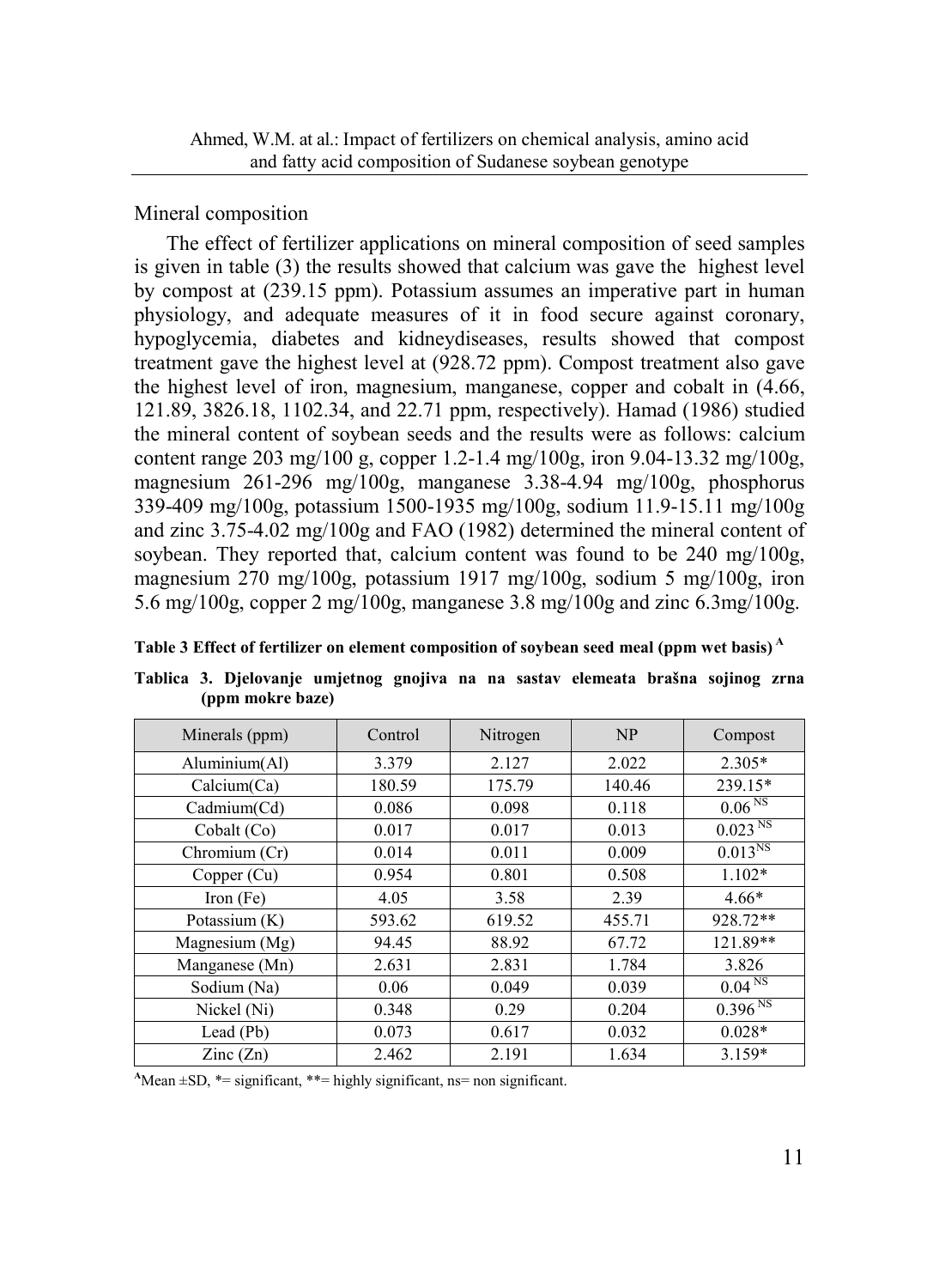## Fatty acid composition

Table (4) showed the impact of fertilizer on fatty acid composition of soybean. From these results the control and nitrogen treatments gave higher effect in palmitic (16:0) and saturated at 13.3-13.2 and 18.0. NP and compost gave higher effect in linoleic acid (18:2) at 49.4 - 49.9 and compost gave higher effect in polyunsaturated at 56.5. Akbari et al., (2011) investigated the impact of nitrogen fertilizer and farmyard manure on sunflower seed. He found that oleic acid (37.28 - 40.65), linoleic acid (48.06 - 53.28), palmitic acid (5.7 - 6.2), stearic acid (3.2 - 4.5). John et al. (2003), found that palmitic acid (11.5), stearic acid  $(4.5)$  and linolenic acid  $(9.5)$ , respectively. In many oil crops, oleic  $(18.1)$ and linoleic (18:2) acids always represent more than 70% of the fatty acid composition.

| Table 4 Effect of fertilizer on fatty acid composition $(\%)$ of soybean oil <sup>A</sup> |  |  |  |  |  |  |
|-------------------------------------------------------------------------------------------|--|--|--|--|--|--|
|-------------------------------------------------------------------------------------------|--|--|--|--|--|--|

| Fatty acid % | Control        | Nitrogen       | NP             | Compost        |
|--------------|----------------|----------------|----------------|----------------|
| 14:0         | $0.1 \pm 0.1$  | $0.1 \pm 0.1$  | $0.1 \pm 0.1$  | $0.1 \pm 0.1$  |
| 16:0         | $13.2 \pm 0.3$ | $13.3 \pm 0.4$ | $12.3 \pm 0.3$ | $12.2 \pm 0.3$ |
| 16:1         | $0.1 \pm 0.1$  | $0.1 \pm 0.1$  | $0.1 \pm 0.1$  | $0.1 \pm 0.1$  |
| 17:0         | $0.1 \pm 0.1$  | $0.1 \pm 0.1$  | ND             | $0.1 \pm 0.0$  |
| 18:0         | $3.6 \pm 0.2$  | $3.5 \pm 0.3$  | $3.8 \pm 0.3$  | $3.7 \pm 0.3$  |
| 18:1         | $26.5 \pm 0.3$ | $26.4 \pm 0.5$ | $26.6 \pm 0.5$ | $26.1 \pm 0.5$ |
| 18:2         | $48.9 \pm 0.8$ | $48.9 \pm 0.8$ | $49.4 \pm 0.7$ | $49.9 \pm 0.8$ |
| 18:3         | $6.3 \pm 0.3$  | $6.4 \pm 0.2$  | $6.5 \pm 0.2$  | $6.6 \pm 0.3$  |
| 20:0         | $0.4 \pm 0.2$  | $0.4 \pm 0.1$  | $0.4 \pm 0.1$  | $0.4 \pm 0.1$  |
| 20:1         | $0.2 \pm 0.1$  | $0.2 \pm 0.1$  | $0.2 \pm 0.1$  | $0.2 \pm 0.1$  |
| 22:0         | $0.4 \pm 0.1$  | $0.4 \pm 0.2$  | $0.4 \pm 0.2$  | $0.4 \pm 0.1$  |
| 24:0         | $0.2 \pm 0.1$  | $0.2 \pm 0.1$  | $0.2 \pm 0.1$  | $0.2 \pm 0.1$  |
| <b>SFA</b>   | $18.0 \pm 0.4$ | $18.0 \pm 0.4$ | $17.2 \pm 0.4$ | $17.1 \pm 0.4$ |
| <b>MUFA</b>  | $26.8 \pm 0.5$ | $26.7 \pm 0.5$ | $26.9 \pm 0.5$ | $26.4 \pm 0.5$ |
| <b>PUFA</b>  | $55.2 \pm 0.7$ | $55.3 \pm 0.6$ | $55.9 \pm 0.6$ | $56.5 \pm 0.7$ |

**Tablica 4. Djelovanje umjetnog gnojiva na sastav aminokiselina (%) sojinog ulja** 

**<sup>A</sup>**Mean ±SD, \*SFA= Saturated Fatty Acids, MUFA= Monounsaturated, PUFA= Polyunsaturated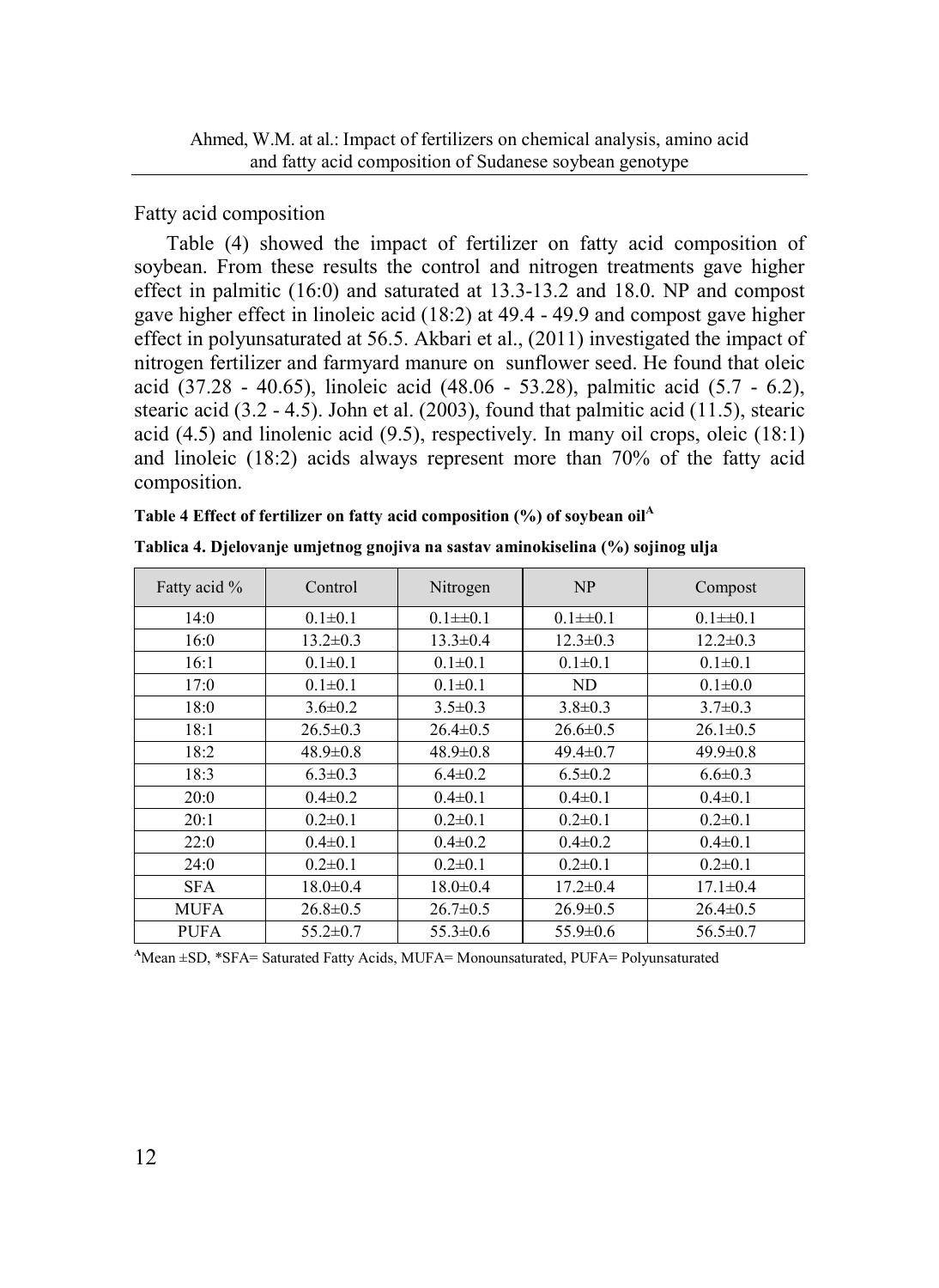### Amino acid composition

Table (5) indicates the impact of fertilizer treatment on amino acid composition of soybean. These results, reported that, as general, compost treatment gave the lowest effect in all amino acids and control gave the highest effect. Achakzai et al. (2003), reported that fertilizer increased the amount of free amino acid, but however, this amount was decreased together with different amounts of added urea fertilizer and they found that the maximum level of free amino acids was in the range of  $0.207 - 0.223$  mg/g. In corn Rendig and Broadbent (1979), found that addition of nitrogen fertilizer decreased the levels of lysine, arginine, tryptophan, glycine, and threonine in protein, while levels of phenylalanine, alanine, glutamic acid, tyrosine, and leucine were increased.

|  | Table 5 Effect of fertilizer on amino acid (mg/g N) composition of soybean <sup>A</sup> |  |  |  |  |
|--|-----------------------------------------------------------------------------------------|--|--|--|--|
|--|-----------------------------------------------------------------------------------------|--|--|--|--|

| Amino acid (mg\g N) | Control         | Nitrogen        | NP              | Compost          |
|---------------------|-----------------|-----------------|-----------------|------------------|
| Aspartic acid       | $30.47 \pm 0.5$ | $28.25 \pm 0.2$ | $28.80 \pm 0.2$ | $21.75 \pm 0.1*$ |
| Threonine           | $11.83 \pm 0.2$ | $11.15 \pm 0.2$ | $11.27 \pm 0.2$ | $8.56 \pm 0.1*$  |
| Serine              | $5.75 \pm 0.2$  | $6.70 \pm 0.3$  | $6.79 \pm 0.3$  | $5.04 \pm 0.2*$  |
| Glutamic acid       | $49.40 \pm 1.1$ | $50.91 \pm 1.2$ | $51.03 \pm 1.2$ | 37.72±0.6**      |
| Glycine             | $12.37 \pm 0.1$ | $11.56 \pm 0.1$ | $11.44 \pm 0.1$ | $8.76 \pm 0.1*$  |
| Alanine             | $19.10 \pm 0.3$ | $16.69 \pm 0.2$ | $16.46 \pm 0.2$ | 13.98±0.2*       |
| Cystine             | $44.61 \pm 0.7$ | $3.99 \pm 0.2$  | $4.11 \pm 0.2$  | $2.80 \pm 0.2*$  |
| Valine              | $23.12 \pm 0.4$ | $20.30 \pm 0.3$ | $19.95 \pm 0.3$ | $15.40\pm0.4*$   |
| Methionine          | $2.58 \pm 0.1$  | $2.74 \pm 0.1$  | $2.36 \pm 0.1$  | $1.68 \pm 0.1*$  |
| Isolucine           | $20.94 \pm 0.5$ | $18.62 \pm 0.4$ | $18.53 \pm 0.4$ | $14.20 \pm 0.3*$ |
| Leucine             | $27.25 \pm 0.3$ | $25.37 \pm 0.2$ | $25.20 \pm 0.3$ | $20.06 \pm 0.3*$ |
| Tyrosine            | $7.50 \pm 0.2$  | $7.85 \pm 0.2$  | $7.61 \pm 0.2$  | $5.19 \pm 0.2*$  |
| Phenylalanine       | $18.77 \pm 0.4$ | $19.56 \pm 0.4$ | $19.83 \pm 0.4$ | $14.87 \pm 0.3*$ |
| Histidine           | $9.43 \pm 0.2$  | $9.42 \pm 0.2$  | $9.57 \pm 0.2$  | $7.26 \pm 0.2*$  |
| Lysine              | $20.65 \pm 0.3$ | $20.49 \pm 0.3$ | $19.25 \pm 0.3$ | $15.64 \pm 0.3*$ |
| Ammonia             | $18.30 \pm 0.3$ | $17.10 \pm 0.3$ | $16.75 \pm 0.3$ | 14.25±0.2*       |
| Arginine            | $27.66 \pm 0.3$ | $30.61 \pm 0.4$ | $30.75 \pm 0.4$ | $23.15 \pm 0.5*$ |
| Proline             | $20.79 \pm 0.3$ | $23.64 \pm 0.3$ | $24.62 \pm 0.4$ | $17.97 \pm 0.3*$ |

|  |  |  | Tablica 5. Djelovanje umjetnog gnojiva na sastav aminokiselina (mg/g N) soje |  |
|--|--|--|------------------------------------------------------------------------------|--|
|--|--|--|------------------------------------------------------------------------------|--|

**<sup>A</sup>**Mean ±SD, \*= significant, \*\*= highly significant, ns= non significant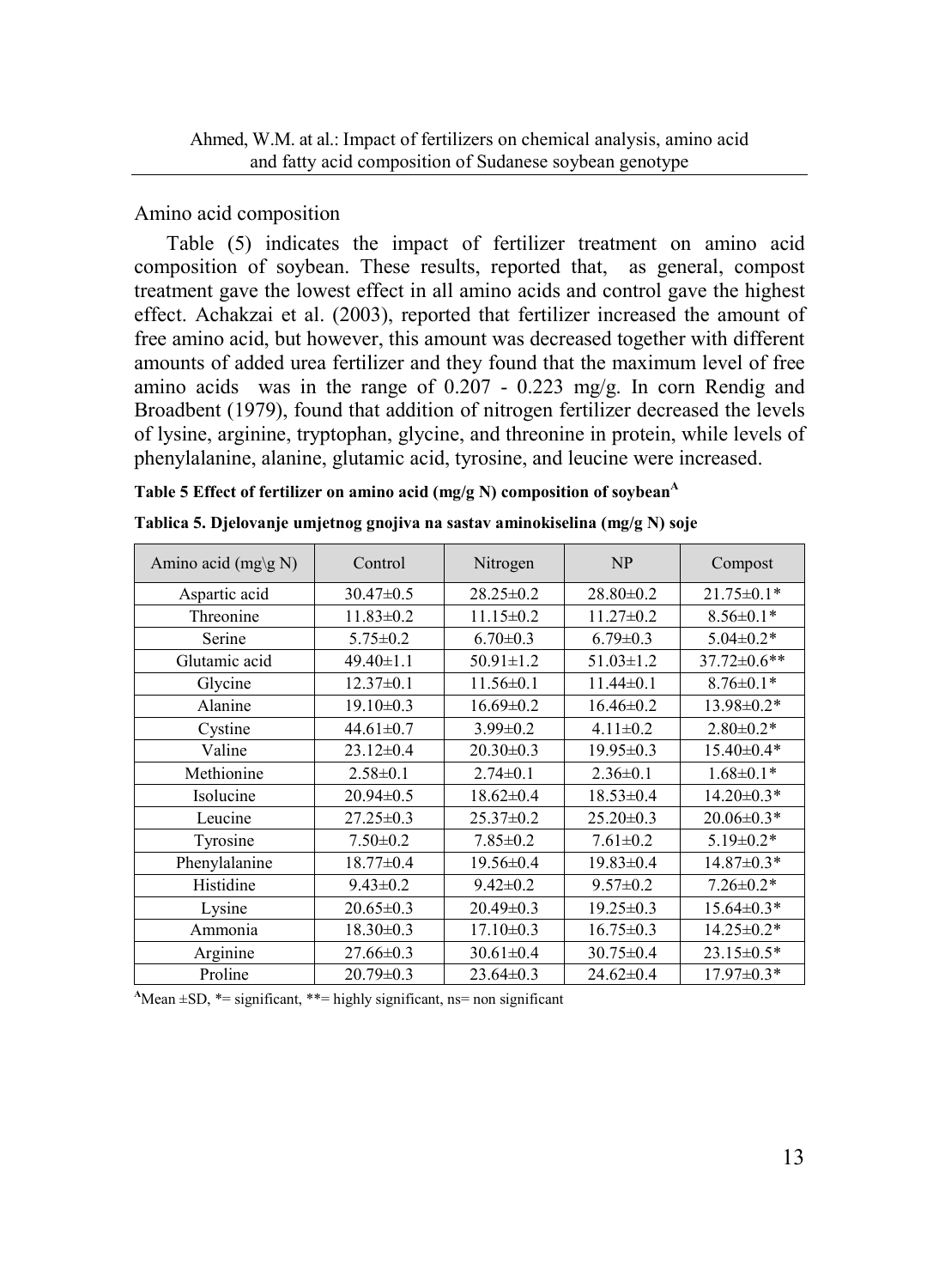| Seasons                  |      | 2010/2011      |                  |                  |          |                 |                  |                                                                                                               |          |                   |                    |                       |                       |                       |
|--------------------------|------|----------------|------------------|------------------|----------|-----------------|------------------|---------------------------------------------------------------------------------------------------------------|----------|-------------------|--------------------|-----------------------|-----------------------|-----------------------|
| Treatments pH            |      | Ece            | Na<br>meq/l      | $Ca+Mg$<br>meq/l | K        | Co <sub>2</sub> | Hco <sub>3</sub> | <sup>C</sup> l<br>$\left  \text{meq}/\text{l} \right  \text{meq}/\text{l} \left  \text{meq}/\text{l} \right $ | P<br>ppm | CaCo <sub>3</sub> | N<br>$\frac{0}{0}$ | Sand<br>$\frac{0}{0}$ | Clay<br>$\frac{0}{0}$ | Silt<br>$\frac{0}{0}$ |
| Nitrogen                 |      | 7.66 2.07      | 15.50            | 8.93             | 0.01     | 0.30            | 3.97             | 15.35                                                                                                         | 6.00     | 2.09              | 0.06               | 18                    |                       | 60.33 21.67           |
| Compost                  | 7.74 | 1.94           | 14.20            | 8.30             | 0.03     | 0.30            | 4.83             | 14.23                                                                                                         | 5.05     | 2.09              | 0.07               | 18                    |                       | 61.50 20.50           |
| NP                       | 7.79 | 1.68           | 11.78            | 7.98             | 0.02     | 0.20            | 3.98             | 11.90                                                                                                         | 5.53     | 2.32              | 0.06               | 17                    |                       | 62.00 21.00           |
| Control                  | 7.74 | 2.05           | 14.90            | 9.10             | 0.02     | 0.35            | 5.35             | 14.78                                                                                                         | 4.58     | 2.31              | 0.06               | 17                    |                       | 62.25 20.75           |
| <b>LSD</b>               | 0.26 | 0.62           | 7.38             | 2.52             | 0.01     | 0.28            | 2.41             | 6.47                                                                                                          | 1.94     | 0.98              | 0.01               | 1.92                  | 4.09                  | 2.82                  |
| $CV\%$                   |      |                | 2.10 19.93 32.74 | 18.34            |          |                 |                  | 42.36 60.98 33.19 28.75 22.89 27.91                                                                           |          |                   | 14.11              | 6.87                  | 4.15                  | 8.39                  |
| $SE +$                   |      | $0.16 \, 0.39$ | 4.61             | 1.57             | $\theta$ | 0.17            | 1.50             | 4.04                                                                                                          | 1.21     | 0.61              | $\Omega$           | 1.20                  | 2.55                  | 1.76                  |
| Mean<br>before<br>sowing | 7.91 | 1.29           | 10.88            | 4.62             | 0.01     | 0.02            | 0.8              | 10.61                                                                                                         | 2.4      | 1.64              | 0.05               | 18.3                  | 61.8                  | 19.9                  |

**Table 6 Approximate analysis of soil in depth of 30 cm after harvesting of soybean Tablica 6. Približna analiza tla na dubini od 30 cm nakon berbe soje** 

\*= significant, \*\*=highly significant, ns=non significant, LSD=Least Significant Difference  $CV % = Coefficient of Variation, SE += Standard Error$ 

#### **CONCLUSIONS**

This study evaluates the impact of fertilizer (Urea, NP and compost) on growth, yield and quality of soybean (*Glycine max L*). The fertilizer treatments were urea (46% N (180 kg/ha)), NP (23-23 (361kg/ha)) and compost (39.6% Nitrogen, 21.8 ppm Phosphorus and 11.3 meq/l Potassium (1904.76 kg/ha)). The findings showed that fertilizer had increased numbers of seeds/plant, weight of seeds/plant and seeds yield. Moreover, the results also showed that urea fertilizer increased protein and ash content, while NP increased oil and carbohydrate contents. Compost increased all the minerals, but there was no effect on fatty and amino acid composition.

#### ACKNOWLEDGMENT

The first author would like to express her sincere appreciation and thanks to the Federal Ministry of Agriculture, Khartoum, Sudan for their financial support for this study.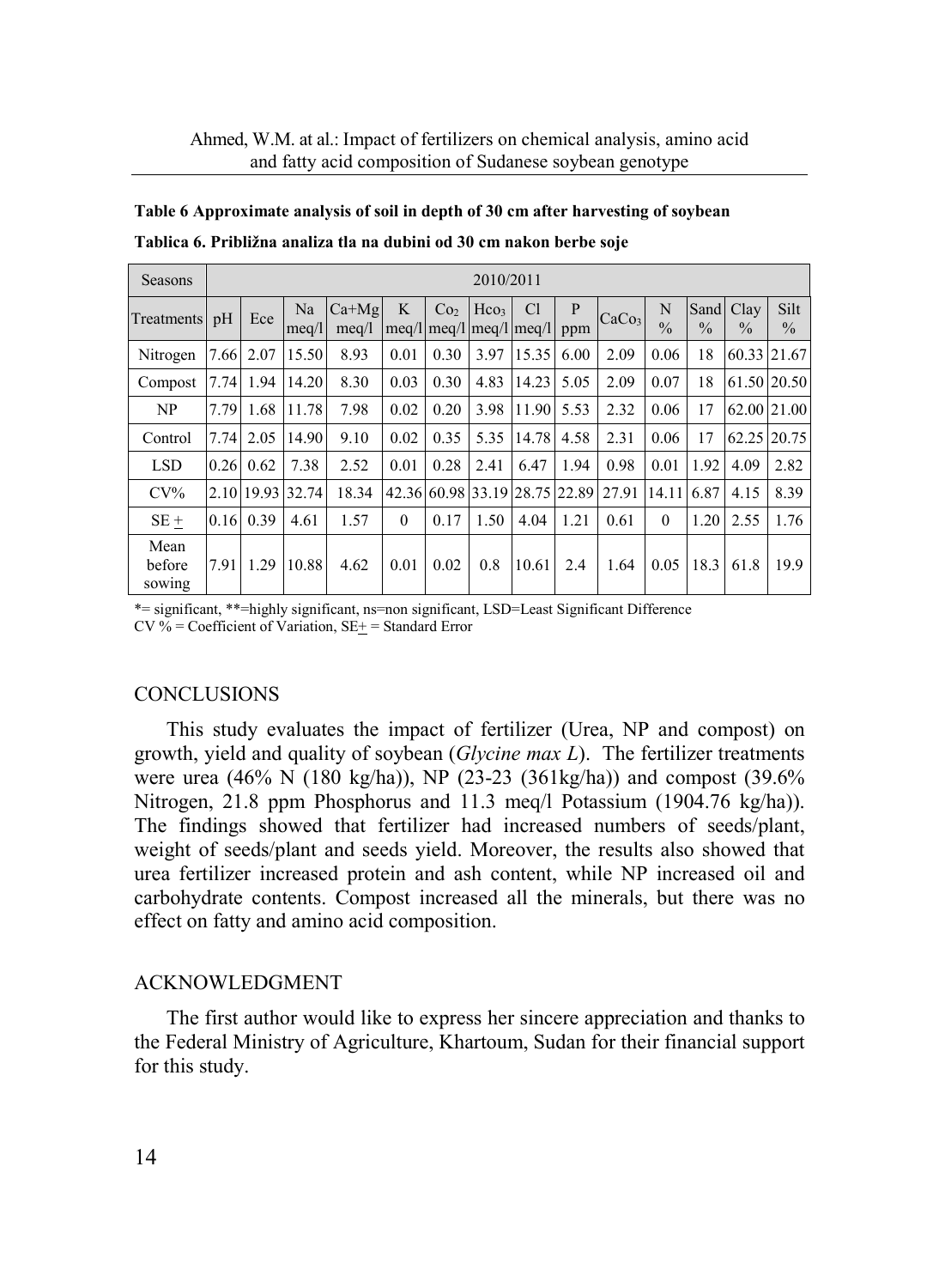#### **REFERENCES**

- 1. Achakzai, A.K., Kayani, S.A., Yagoob, M., Nabi, A. (2003). Effect of Fertilizer, Inoculation and Sowing Time on Free Amino Acids and Mineral Nitrogen Content of Field Grown Soybean Seeds. Asian J Plant Sci. 2(1): 132- 138.
- 2. Agrawal, S.K., Narang, RS. (1973). Effect of levels of phosphorus and nitrogen on soybean varieties, Haryana Agri Uni J Res. 5 (4): 303-308.
- 3. Akbar, I. P., Ghalavand, A., Modarres, S.A.M., Agha Alikhani, M. (2011). The effect of biofertilizer, nitrogen fertilizer and farmyard manure on grain yield and seed quality of sunflower (Helianthus annus L.). J Agri Technol. 7(1): 173- 184.
- 4. AOCS (ed) (1993): Official methods and recommended practices of the American Oil Chemists' Society, 5th edn. Official method Cc 13b-45, reapproved, 2000. AOCS, Champaign, IL
- 5. Arslan, M., and Arioglu, H.H. (1991). Screening of new soybean varieties for cukurova ecological conditions as a double crop. Soybean Genetics Newsletter, 18: 169-173.
- 6. Aslam, M., Mirza, S.M., Shah, S.M., Javed, N., Naeemullah, N. (1995). New early maturing and high yielding soybean varieties. Crop Production Bulletin  $4:1-11$ .
- 7. Association of Official Analytical Chemists-AOAC 1990 Official methods of analysis, 15th edn. AOAC, Washington DC
- 8. Babich, A.A., Petrichenko, V.F. (1992). Photosynthetic activity and productivity of soybeans after liming, mineral fertilizer application and inoculation under forest steppe conditions in the Ukraine. Vestnik Sel's Kokhozyaistvennoi Nauki Moskva 5-6: 110-117.
- 9. Bangoo, M.S., Albotton, D.J. (1972). Effect of fertilizer nitrogen, phosphorus and potassium on yield and nutrient content of Lee soybean. Agro Journal 64:743-746.
- 10. Bünyamin, Y., Okut, N., Türközü, D., Ömer, T.L.U., Tunçtürk, M. (2008). The effects of maxicrop leaf fertilizer on the yield and quality of soybean (Glycine max L. Merril). African Journal of Biotechnology 7(12):1903-1906.
- 11. Eghball, B., and Power, J.F. (1994). Beef cattle feedlot manure management. Journal of Soil and Water Conservation 49: 113-122.
- 12. FAO. (1982). Legumes in human nutrition. Vo. 26. Rome Italy.
- 13. FAO/WHO. (1991). Protein quality evaluation. Report of the joint FAO/WHO expert consultation. FAO, Rome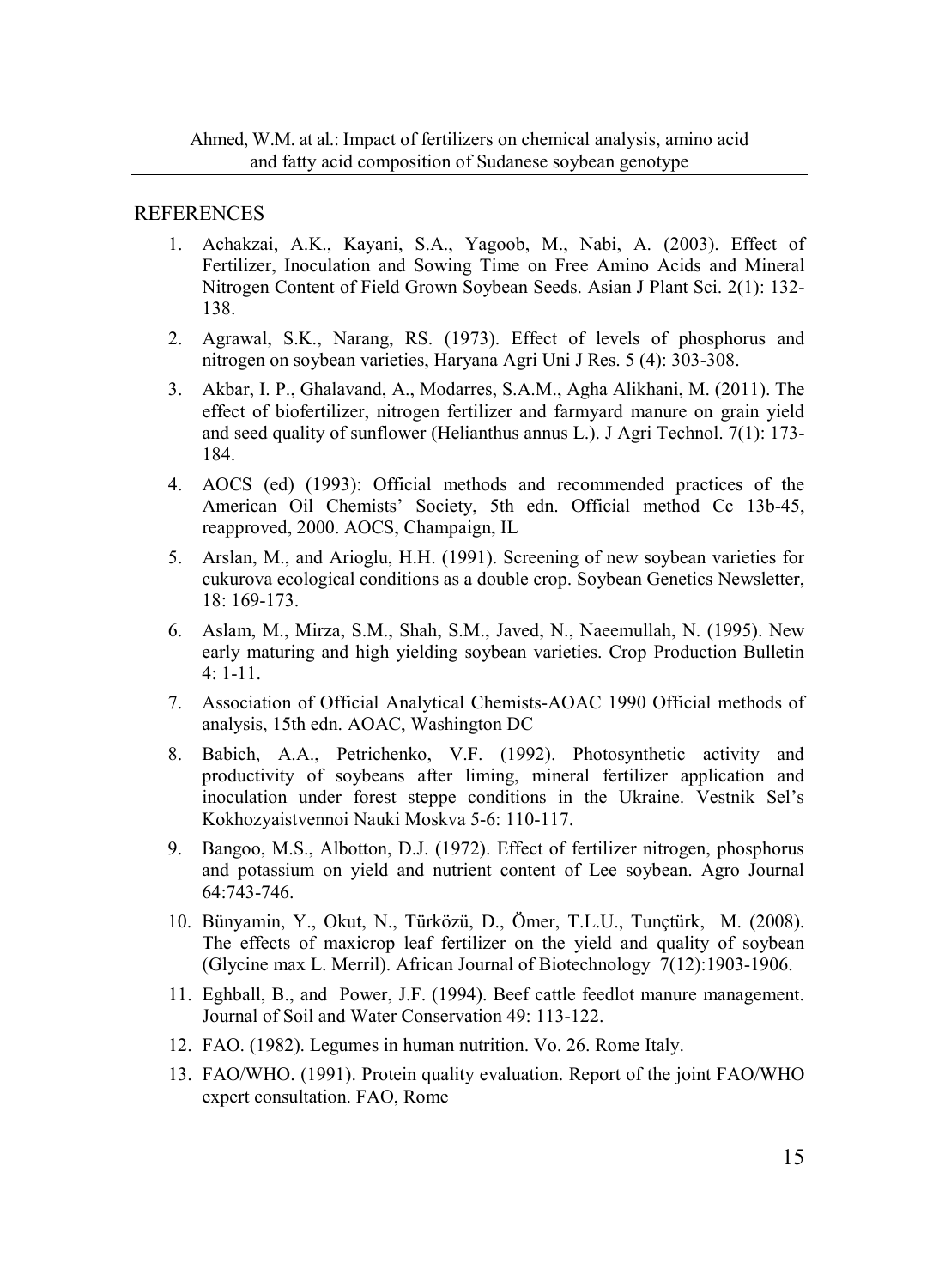- 14. Farhad, I.S.M., Islam, M.N., Hoque, S., Bhuiy, M.S.I. (2010). Role of Potassium and Sulphur on the Growth, Yield and Oil Content of Soybean (Glycine max L.). An Academic Journal of Plant Science 3 (2): 99-103.
- 15. Hamad, M.A.M. (1986). Mineral and phytate content of legumes grown in Sudan. M.Sc. (Agric) Thesis, Faculty of Agriculture, University of Khartoum, Sudan
- 16. http://www.nsrl.uiuc.edu
- 17. http://www.soybean-wikipedia, the free encyclopedia-2010.
- 18. ITC. (1990). Principle oils and seeds in world trade. A trader's guide volume II. International Trade Center, Geneva
- 19. John, O.B., Ammulu, H.K., William, J.W., Krishnan, H.B. (2003). Positional effect on protein and oil content and composition of soybeans. Journal of Agricultural Food Chemistry 51: 6882-6886
- 20. Khidir, M.O. (1997). Oil crops in the Sudan (in Arabic), Khartoum University press, Khartoum, Sudan.
- 21. Khushwaha, H.S. and Chandel, A.S. (1997). Effect of nitrogen on yield, yield attributes and quality of soybean (Glycine Max L.) intercropped with cereals in foot hills of Uttar Pradesh. Indian Journal Agro 42: 409-413.
- 22. Lourenc, S.O., Barbarino, E., De-paula, J.C. (2002). Amino acid composition, protein content and calculation of nitrogen-to-protein conversion factors for 19 tropical seaweeds. Phycological Research 50: 233–241
- 23. McNaughton, J., Roberts, M., Smith, B., Rice, D., Hinds, M. (2007). Comparison of Broiler Performance When Fed Diets Containing Event DP-356Ø43-5 (Optimum GAT<sup>1</sup>), Nontransgenic Near-Isoline Control, or Commercial Reference Soybean Meal, Hulls, and Oil. Poultry Science 86 (12): 2569-2581
- 24. Mohamed, A.A., and Mustafa, M.M. (1994). A comparative study of six commercial soybean varieties inoculated with *Rhzobium japonicum* under Shambat's *conditions*. Albuhuth Science Journal 4, (B-1): 102-110.
- 25. Rendig, V.V., and Broadbent, F.E. (1979). Proteins and amino acids in grain of maize grown with various levels of Nitrogen. Agro Journal 71: 509–512.
- 26. Sugimoto, T., Nomura, K., Masuda, R., Sueyoshi, K., Oji, Y. (1998). Effect of nitrogen application at the flowering stage on the quality of soybean seeds*,* Journal of Plant Nutrition 21: 2065-2072